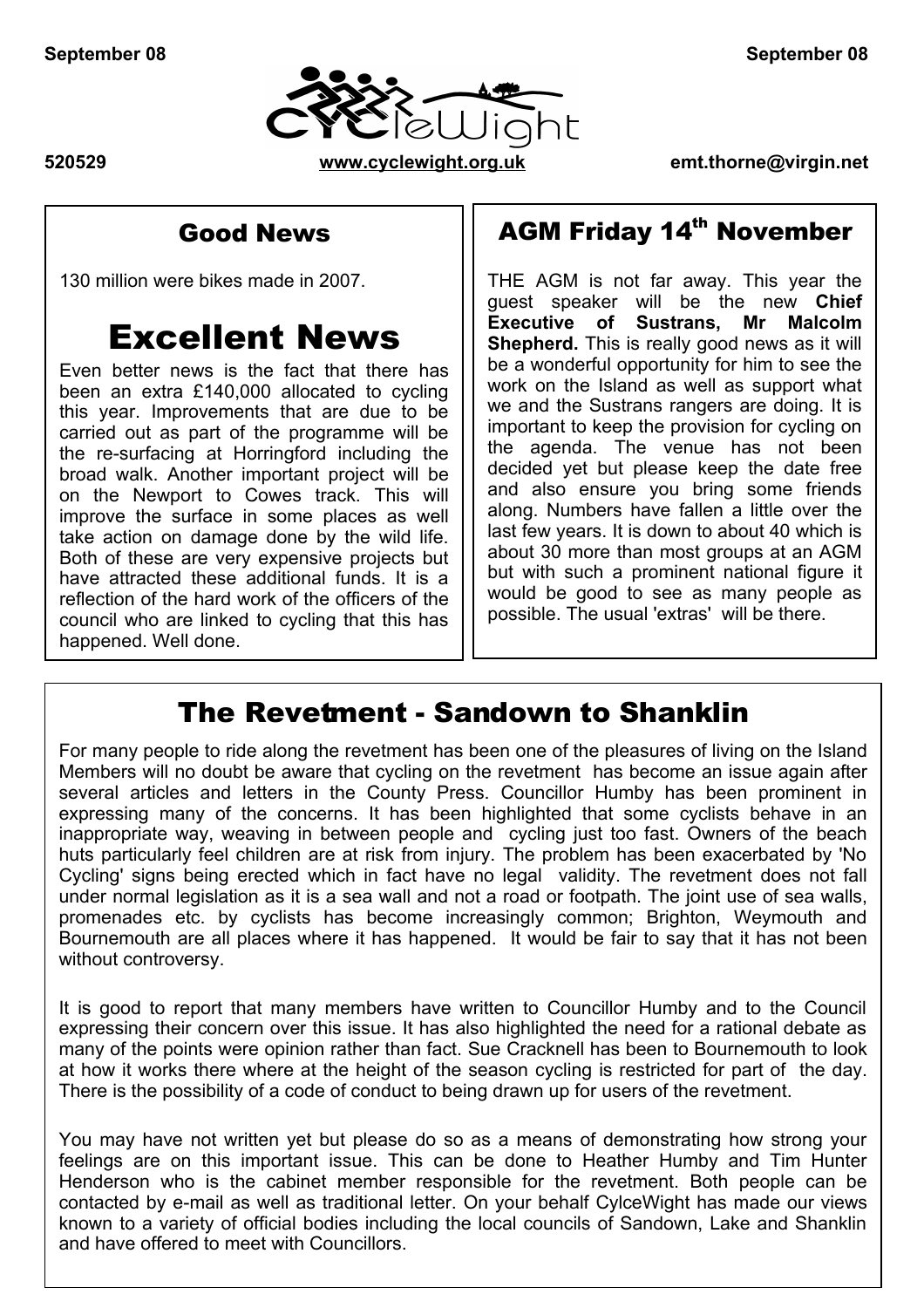#### **Maintenance** of **Provision Cycling Events**

There has been much in the local news about the large amount of money that the Council has been allowed to raise through a Private Finance Initiative. There has been some misunderstanding of the nature of how this money is to be used. The funding is to be used for road maintenance; it is not for new road schemes or cycle routes. The scheme works by the Council awarding a contract to a third party who then undertakes to keep the roads and their infrastructure to a prescribed level. This is to be for 25 years.

This does not mean though that we as a group should be complacent. It is important that the group ensures that there is provision within the contract to include maintenance of any other improvements to the infrastructure which may happen as time progresses; particularly to cycling. The recent edition of Cycling magazine shows a picture from Weymouth where under a PFI scheme some contractors managed to place a lamppost into the middle of a pre-existing cycle lane.

Much of the present provision for cycle tracks is within the remit of Rights of Way. There is now a real effort for there to be a more dedicated programme of maintenance for the off road provision. As often with this work there is a finite amount of money which does mean it has to vie with other demands such as footpaths and bridleways.

It is helpful if members report areas of concern to



Copyright © Warrington Cycle Campaign 2007. From the book Crap Cycle Lanes first published in Great Britain in 2007 by Eye Books (www.eye-books.com)

the committee so then issues can be monitored and if you wish we can pass them onto the appropriate people at the Council. If you contact Sue Cracknell at the Council with the information she has the ability to check that the appropriate department is taking action.

13-21<sup>st</sup> Sept Cycling Festival 13th Sept. CycleWight ride to festival Week of 14<sup>th</sup> September. Return of participants of Square to Square

22<sup>nd</sup> Sept Closing of consultation of Island Plan 28<sup>th</sup> Sept Bromptom World Championship 5<sup>th</sup> October Grid Iron New Forest Ride. More information: www.wessexctc.org 5<sup>th</sup> October Big Day Out

14<sup>th</sup> Nov AGM

27<sup>th</sup> Dec Mince Pie Ride. Alverstone Village Hall. 11.00 am

### **It 'aint heavy**

"From March until the end of June each year I rent a space at the Newport Farmer's Market to sell my scented pinks. During 2006/7 I pushed a single-wheeled barrow from my home in College Road to the market. The barrow had about 60 bunches and it took me about 25 minutes to get to the market – and it was hard work.

This year I invested in a Pashley Loadstar to replace the barrow. I modified the design of the the trike with a double-decker platform which holds 80 bunches. It now takes me less than 10 minutes to reach the market and is a lot more restful on my legs. I usually sell out within 2 hours and unlike other stall holders who have to wait till 2 o'clock to remove their tables, I just get on the trike and cycle it home!" Felix Gorton



**Barbecue** As part of Bike Week the committee organised a barbecue at the Bike Shed in Merstone. Over 30 people attended which was pleasing as the weather was less than conducive for a country ride. It was good to see a large number of people who were not known to us.

Thanks to the various people who led the rides from Cowes and Sandown and particularly to Jeff Smith and his staff for providing the venue as well as doing the cooking!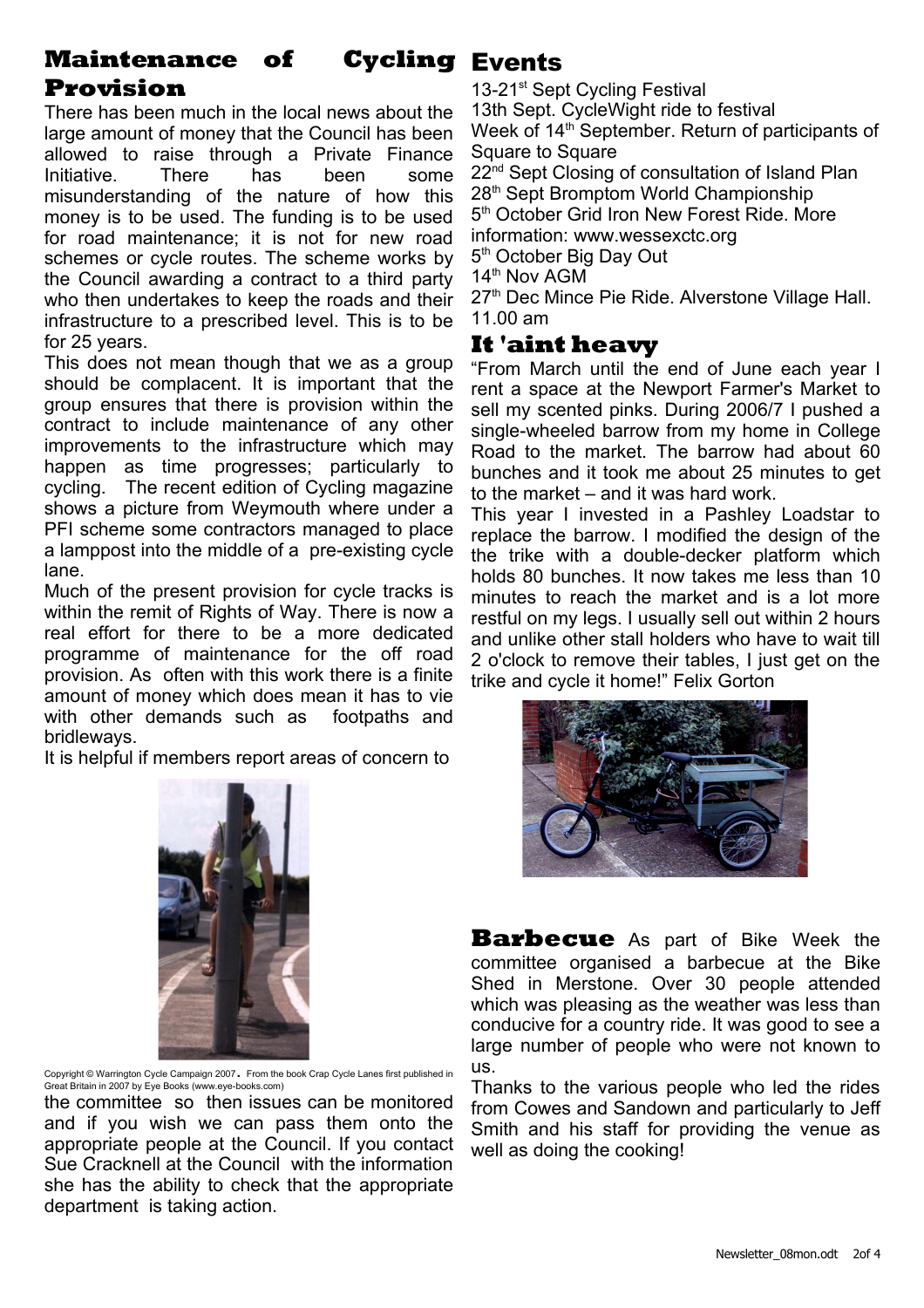# The "To do" page

### Core Strategy

This document sets out the way forward for the Island. On your behalf submissions were made on the transport part of the document. There is now till 22<sup>nd</sup> September for the public to make comments on the plan before it becomes the council's working document. It is important that as many people as possible make positive comments about cycling in the strategy. It is important that members express a view as CycleWight will be only counted as one submission.

A downloadable version of the report can be found as a supporting document. The report is also available to view in any of the libraries (from Monday), County Hall Customer Services or Seaclose Reception.

Val Lawson has gone through the document and highlighted the areas that she thinks members should be commenting on. These are as follows.

**Objective 24 To develop an integrated walking and cycling network, encouraging healthhy & sustainable travel choices especially 8.98 onwards 8.136 8.137 8.145 8.212 8.215 8.263 onwards Also Policy CP29 Sustainable Travel principles. Comments are sought up until 22 September. They wish to receive these electronically though this is not paramount. You log in then recieve an email to authenticate your identity.**

**You may also find other areas you think as a group we should make comment. Please let us know.**

A series of drop-in surgeries have also been organised and you are invited to come along to talk to Planning Policy staff about the Options document. The surgeries will all take place at Seaclose Reception and the details are as follows:

Friday 15 August 2008 – 9am to 1pm Wednesday 20 August 2008 – 9am to 1pm Thursday 21 August 2008 – 2.30pm to 6.30pm Tuesday 26 August 2008 – 2.30pm to 6.30pm Wednesday 3 September 2008 – 9am to 1pm Thursday 4 September 2008 – 2.30pm to 6.30pm Wednesday 10 September 2008 – 9am to 1pm Tuesday 16 September 2008 – 2.30pm to 6.30pm

Below are the instructions on how to make your comments online.

http://iow-consult.limehouse.co.uk/portal/planning/cs/csoc

**1. Click on the URL above**

**2. Log into the Online Consultation system found in the top left hand corner of the screen if you'd like to comment online**

**3. View the document by clicking on the "Read Document" button**

**4. Read through the document**

**5. When viewing the content, click on the 'Add Comment' links positioned throughout the document to add your views. Once the form is filled in, click on submit to send or save to come back at a later date**

**6. You can save any draft comments and return to finish them at a later date by logging in and clicking on the 'Drafts' on the left of the screen once logged in.**

The Council will accept submissions made in writing.

### Your help is needed

The Council is keen to improve provision of cycle parking. They wish to hear from anyone who has a suggestion of where more useful cycle parking could be provided. Val Lawson has begun to coordinate this and so if you know of somewhere please contact her directly or Tim Thorne.

### Birchmore Lane

This is part of of the Newport to Sandown route and of late has become a matter of some concern. At the end of the lane, which is about a mile from Blackwater a nursery has opened. The business did not fulfil all the requirements linked to planning consent and so is being investigated. As many of you will know this, in the main part, is a single track metalled road. It does not lend it self to a large number of cars due to its narrow nature and the lack of space for cyclists, pedestrians and horse riders. It has been reported that some car drivers have even approached the nursery from Merstone. If you can shed any light on this issue or can report any incidents please let someone on the Committee know or contact Sue Cracknell straight away

### Get Writing

Cross Country trains wish to reduce the space for bikes. They provide an important service to and from the Island. The CTC is asking cyclists to write to Arriva, to make sure there is good quality provision on the various routes Write to [communications@crosscountrytrains.co.uk.](mailto:communications@crosscountrytrains.co.uk)

There are more details on the CTC web site on the Rail Camapign section